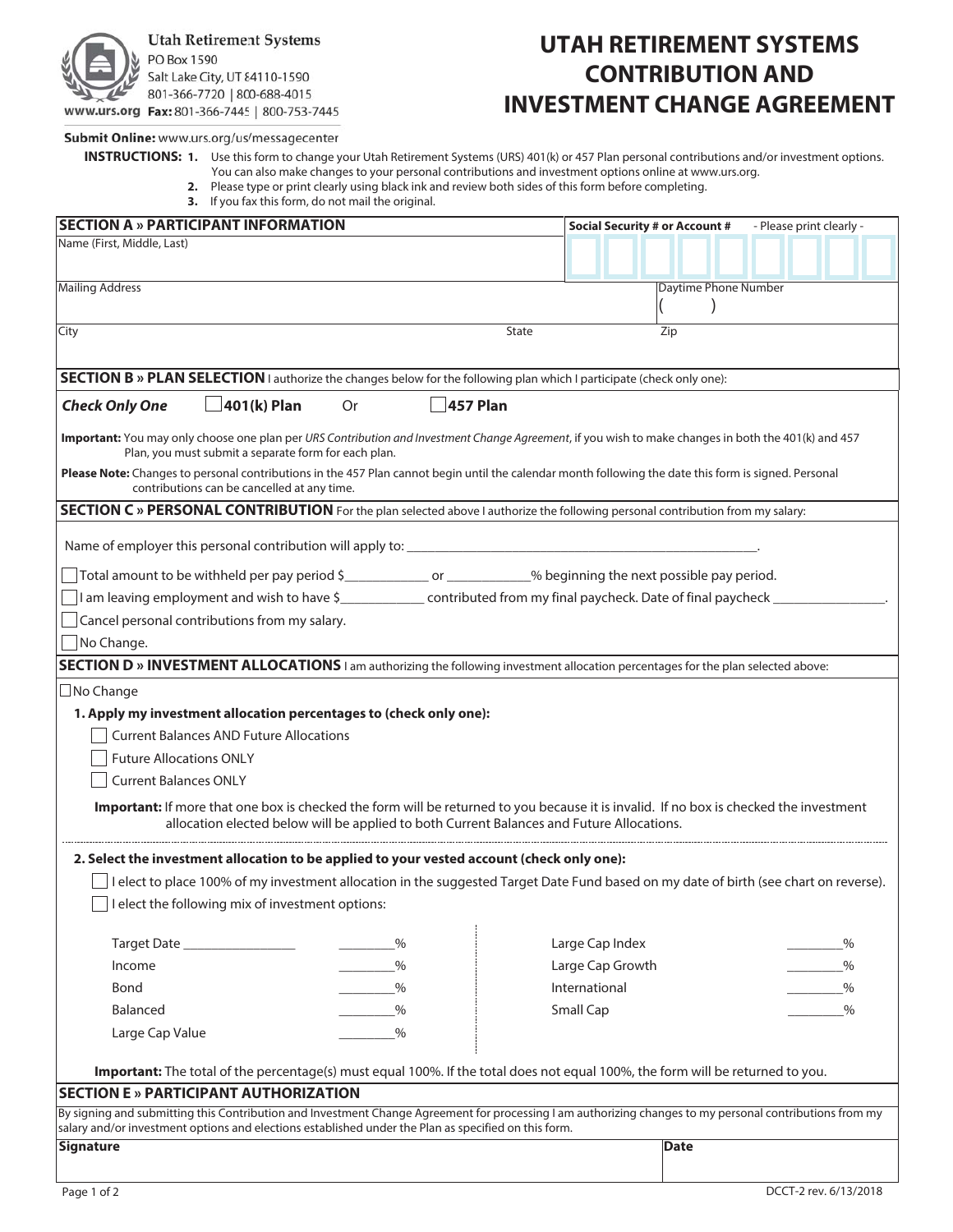#### **TRANSFER POLICY**

You may submit one transfer request (whether electronically, by fax, mail, or hand delivered) for your vested core fund balances every seven (7) days. This applies separately -- the 401(k), 457, Roth IRA, and Traditional IRA each constitutes a separate plan. If you transfer any or all of your current accounts more often than once every 30 days, you will be charged a 2% fee on amounts transferred. Each transfer, after being processed, will start a new 30-day period.

Investment changes received at URS before the close of the New York Stock Exchange (NYSE), generally 2 p.m. Mountain Time, are transferred using that evening's closing market values. Requests received after the close of the NYSE are transferred using the next business day's closing market values. On days of unusually heavy transfer activity, computer system failure or other unforeseen circumstances, URS reserves the right to process transfers using the next available business day's closing market values. Changing your future investment allocation or your contribution amounts are allowed as often as daily.

#### **DEFAULT INVESTMENT OPTION**

If you do not select an investment option your funds will be placed in the Target Date Fund that corresponds to your date of birth, as shown below:

| <b>Date of Birth</b>                       | Fund | Date of Birth | Fund                                 |
|--------------------------------------------|------|---------------|--------------------------------------|
| (6/30/1943 or Earlier) Target Date Retired |      |               | (7/1/1968-6/30/1973)Target Date 2035 |
| (7/1/1943-6/30/1948)Target Date 2010       |      |               | (7/1/1973-6/30/1978)Target Date 2040 |
| (7/1/1948-6/30/1953)Target Date 2015       |      |               | (7/1/1978-6/30/1983)Target Date 2045 |
| (7/1/1953-6/30/1958)Target Date 2020       |      |               | (7/1/1983-6/30/1988)Target Date 2050 |
| (7/1/1958-6/30/1963)Target Date 2025       |      |               | (7/1/1988-6/30/1993)Target Date 2055 |
| (7/1/1963-6/30/1968)Target Date 2030       |      |               | (7/1/1993 or Later)Target Date 2060  |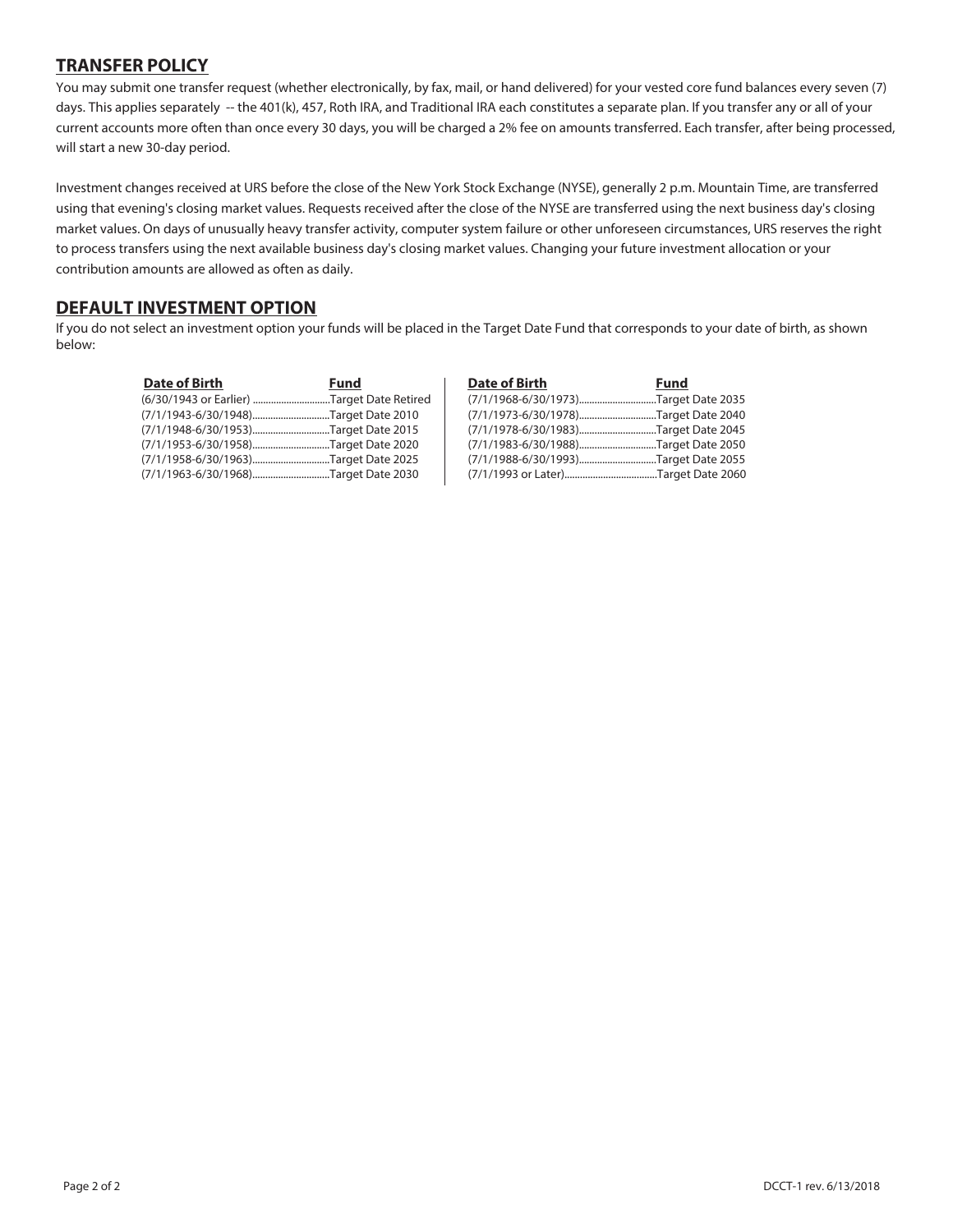## **URS** Savings Plan Investment Options **Utah Retirement Systems**

# URS Core Investment Options

# **Income Fund**

is a stable value option and the most conservative of the investment choices. About 95% of assets are in investment grade bonds "wrapped" with book value contracts. The contracts are financial agreements from creditworthy banks and insurance companies, protecting against changes in interest rates and smoothing returns.

#### **Investment Manager:** Ameriprise

**Sample of Portfolio** Book Value Contracts Government Bonds Short-Term Investments

### **Large Cap Stock Index Fund**

invests in stocks included in the Russell 1000 Index\*. The Russell 1000 Index is constructed as a broad and impartial measure of the large cap stock sector. The index includes about 1,000 of the largest stocks based on a combination of their current market cap and current index membership.

**Investment Manager:** Utah Retirement Systems

**S ample of Portfolio Securities** Apple Inc. Alphabet Inc. Microsoft Corp. Exxon Mobil Corp. Johnson & Johnson

# **Bond Fund**

generally contains investment grade and government bonds issued in the United States and denominated in U.S. dollars.

# **Balanced Fund**

invests in a portfolio consisting of about 60% stocks, and 40% bonds. This fund is considered less risky than most stock investments, but has higher risk than most fixed income investments.

#### **Large Cap Stock Value Fund** invests in a diversified portfolio

of common stocks that appear undervalued by the stock market, but have a favorable outlook for long-term growth.

**Investment Manager:** Dodge & Cox

#### **S ample of Portfolio Securities** Capital One Financial Corp. Bank of America Corp. Hewlett Packard Co. Charles Schwab Corp. Wells Fargo & Co.

## **Small Cap Stock Fund**

invests in a broad cross-section of U.S. small companies whose size (market capitalization) falls within the smallest 10% of companies listed on the New York Stock Exchange and NASDAQ National Market System.

**Investment Manager:** Dimensional Fund Advisors

**S ample of Portfolio Securities** MarketAxess Holdings Inc. Thor Industries Inc. Parsley Energy Inc. Cirrus Logic Inc. Jack in the Box Inc.

#### **Investment Manager:** Dodge & Cox

**S ample of Por tfolio**  Asset-Backed Securities Corporate Bonds U.S. Treasury and Gov't. Related

## **Large Cap Stock Growth Fund**

emphasizes capital appreciation and seeks to identify companies with future relative earnings strength at a reasonable valuation. The portfolio is actively managed to react quickly to changing company fundamentals and prevailing market forces.

#### **Investment Managers:**

Jennison Associates, LLC Ivy Investment Management Co.

**S ample of Portfolio Securities** Amazon.com Inc. Alphabet Inc. Facebook, Inc. Visa Inc. The Home Depot Inc.

### **Portfolio Structure**

40% Bond Fund 30% Large Cap Growth Fund 30% Large Cap Value Fund

## **International Fund**

tracks the performance of the MSCI All Country World Index – ex. U.S. – Investable Market Index (ACWI ex. U.S. IMI) as closely as possible. The index is designed as a measure of the global stock market performance of developed and emerging markets that excludes the United States.

**Investment Manager:** Northern Trust Global Investments

**S ample of Portfolio Securities** Nestle SA (Switzerland) Novartis AG (Switzerland) Roche Holding AG (Switzerland) Toyota Motor Corp. (Japan) Tencent Holdings (China)

#### **For more information, see the Core Investment Options Fact Sheets at www.urs.org/general/fundfactsheets**

\*Russell Investment Group is the source and owner of the trademarks, service marks, and copyrights related to the Russell Indexes. Russell® is a trademark of Russell Investment Group.

*charless*CHWAB

Self-Directed Brokerage Account

**URS offers the Schwab Personal Choice Retirement Account® (PCRA) — a self-directed brokerage account available through URS Savings Plans.** If you're an experienced investor and looking for specific investments, the PCRA is a brokerage account with Charles Schwab & Co. that offers access to thousands of different types of investments. This option is generally not advised for new accounts as it has minimum account balance requirements and additional risks.